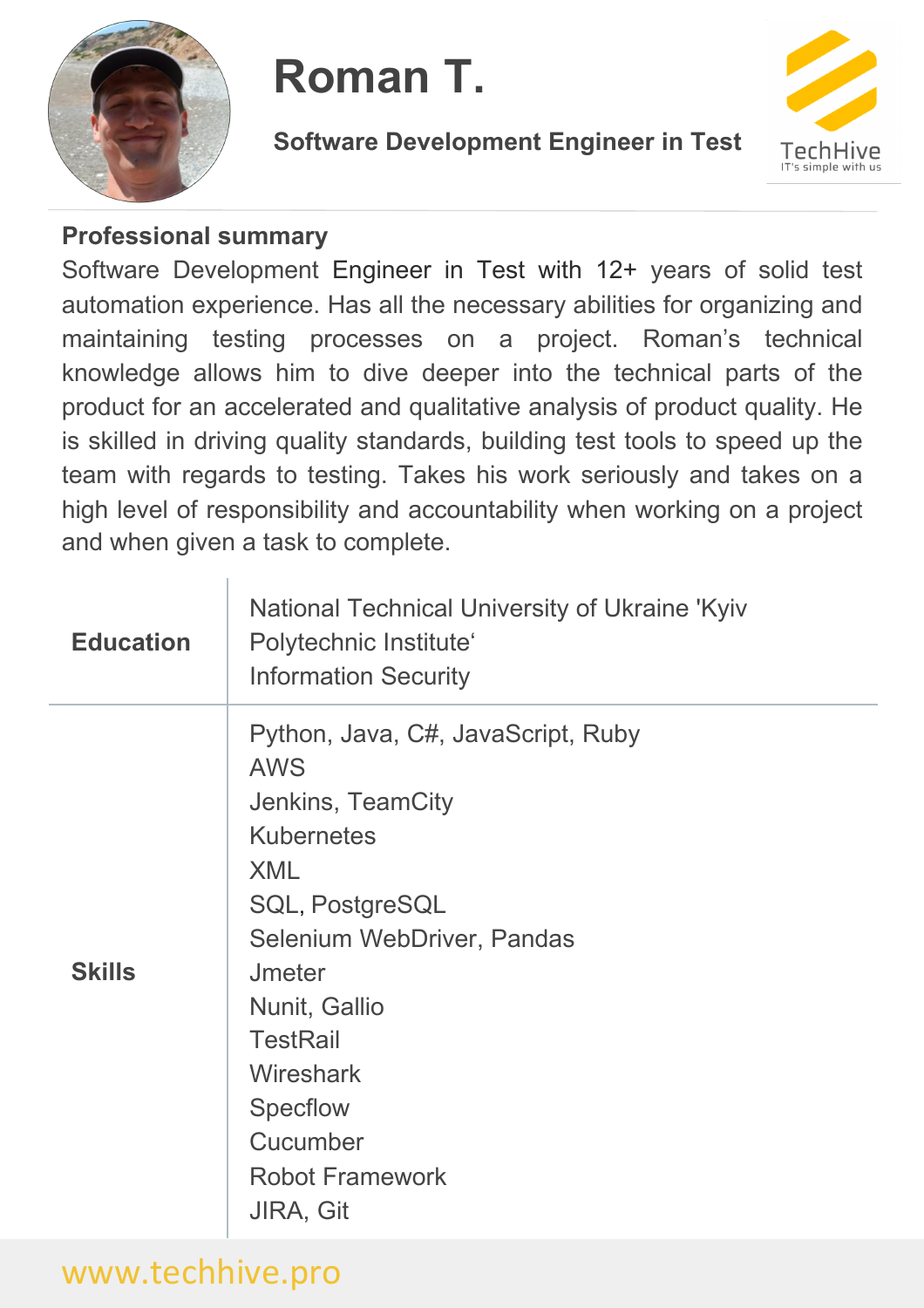| <b>Project</b>      | <b>NDA</b>                                                                                              |
|---------------------|---------------------------------------------------------------------------------------------------------|
|                     | Project related to real time network stock exchange<br>feed processing. Finance and trading domain      |
| Period              | Oct 2016 - now                                                                                          |
| Role                | <b>SDET/Automation Lead</b>                                                                             |
| <b>Technologies</b> | TCP/IP, UDP based protocols, Python, Robot,<br>Jenkins, AWS, Webdriver, Pandas, Squish for Qt,<br>Linux |

### **Responsibilities**

- Test automation tools design (big data analysis, networking protocol client)
- QA and process management
- Communication with customer
- Involved in knowledge sharing
- Interviewed and on-boarded people, provided knowledge sharing and coaching
- Documentation support
- Process management according to expanding project needs

## www.techhive.pro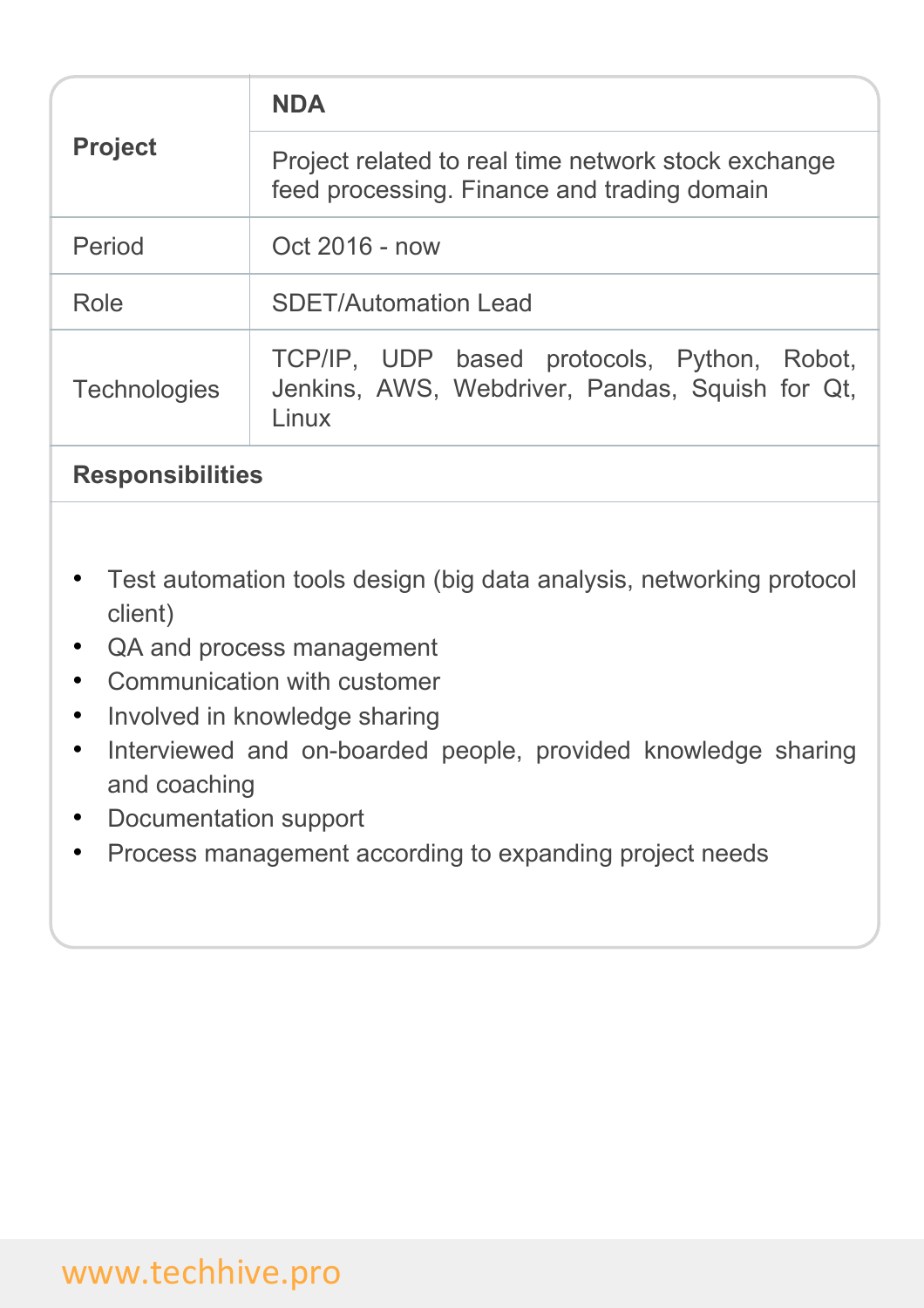| <b>Project</b>          | <b>EPAM Systems</b>                         |
|-------------------------|---------------------------------------------|
|                         | Municipal securities system                 |
| Period                  | Mar 2015 – Sep 2016                         |
| Role                    | <b>Senior QA Automation</b>                 |
| <b>Technologies</b>     | WebDriver, Specflow, Databases, NServiceBus |
| <b>Responsibilities</b> |                                             |

- Designed and implemented common automation framework for cross team usage
- Coordinated cross team collaboration to the automation framework
- Implemented business domain for the application under test
- Led test automation team and test design
- Performed code review and technical coaching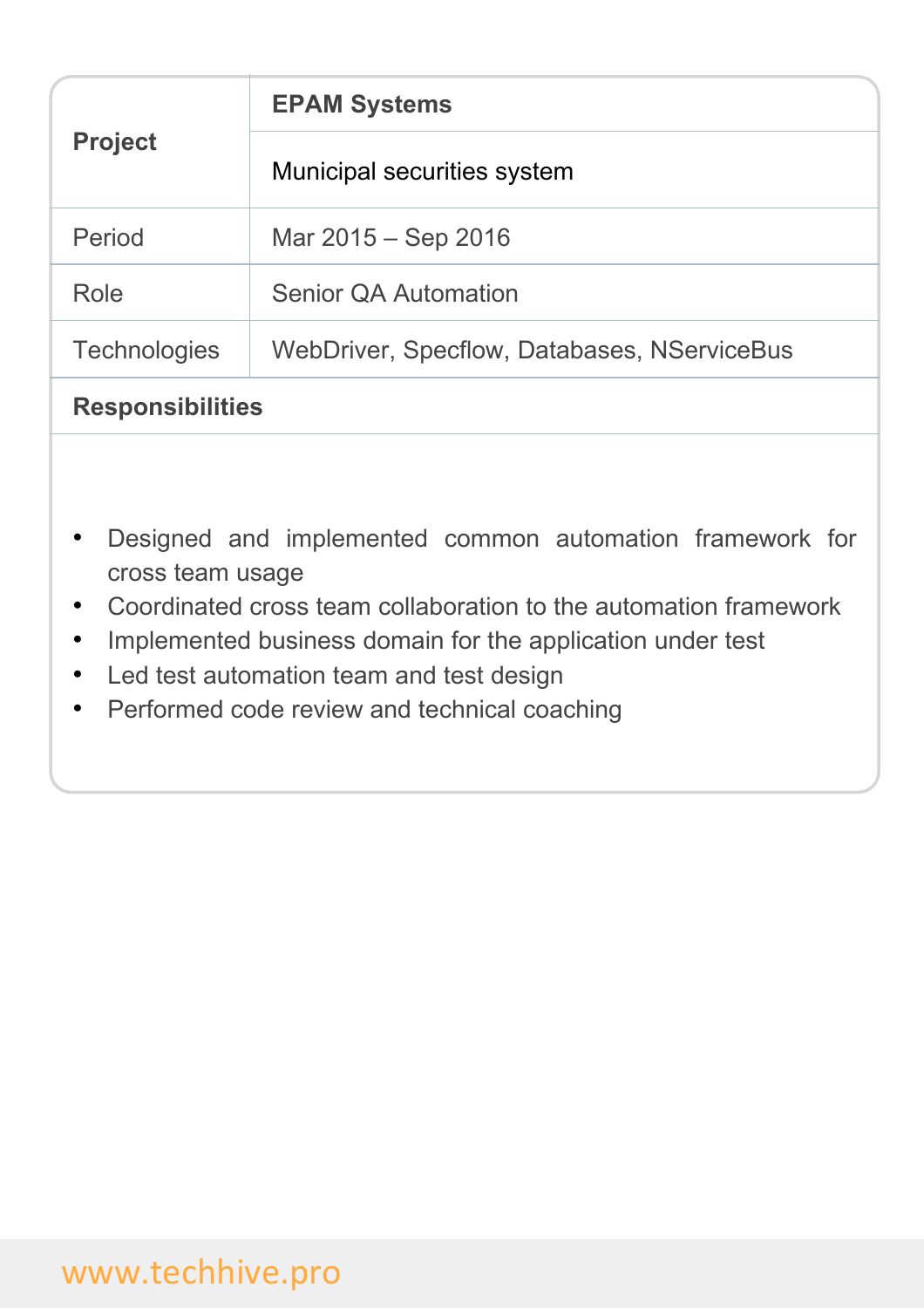| <b>Project</b>                                | Wargaming                                                                                                                                                        |
|-----------------------------------------------|------------------------------------------------------------------------------------------------------------------------------------------------------------------|
|                                               | Online games                                                                                                                                                     |
| Period                                        | Oct 2013 – Mar 2015                                                                                                                                              |
| Role                                          | <b>QA Lead/Senior QA Automation</b>                                                                                                                              |
| <b>Technologies</b>                           | Python, TeamCity, TestRail                                                                                                                                       |
| <b>Responsibilities</b>                       |                                                                                                                                                                  |
| $\bullet$<br>$\bullet$<br>performance testing | Planned QA processes and communications<br>Managed remote QA teams<br>Managed cross team integration<br>Wrote automated test and framework for regression<br>and |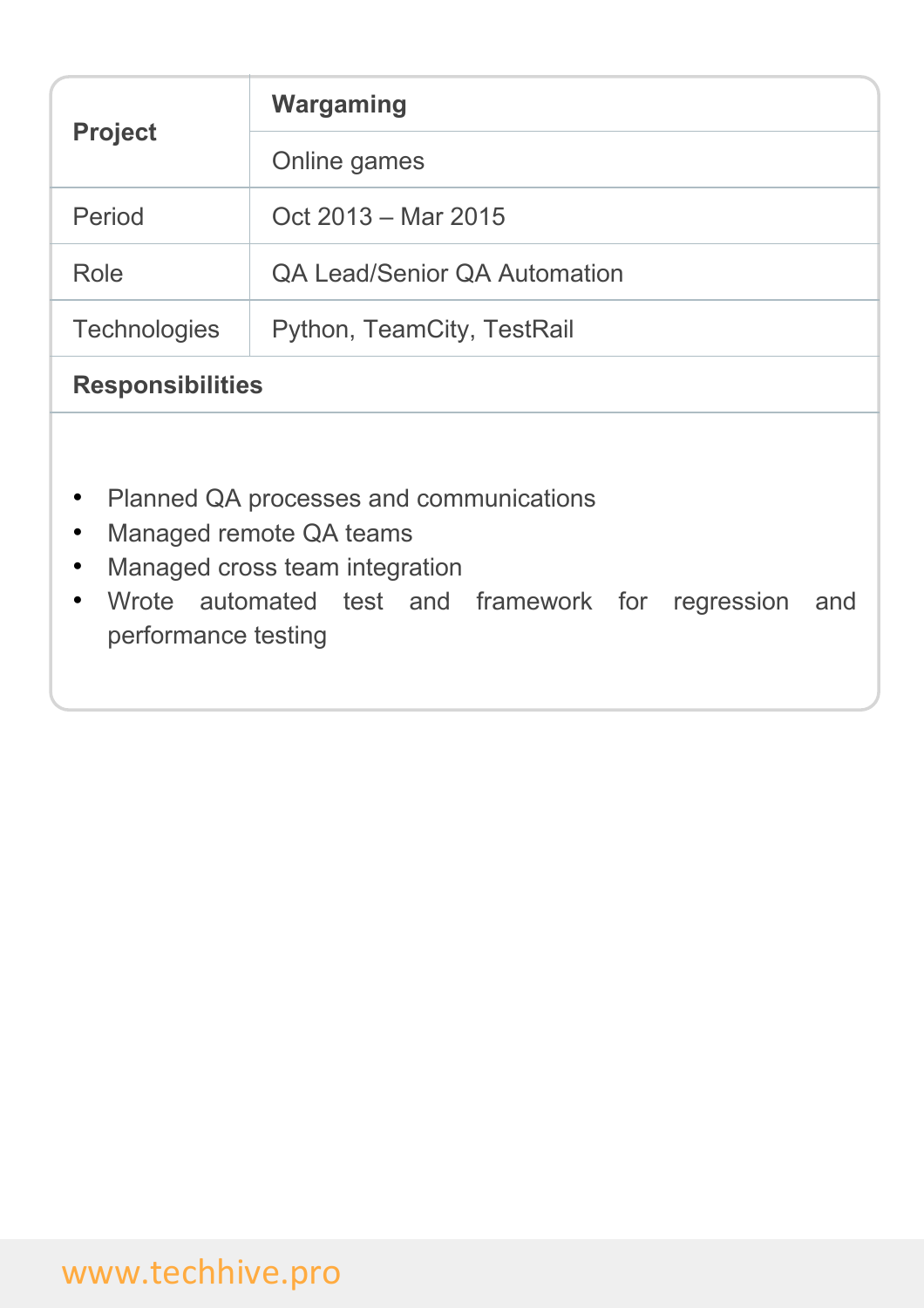| <b>Project</b>      | <b>iDeals Solutions Group</b>                                                                                                                                                                  |
|---------------------|------------------------------------------------------------------------------------------------------------------------------------------------------------------------------------------------|
|                     | iDeals provides a comprehensive Virtual Data Room<br>(VDR) solution that simplifies secure confidential<br>document sharing and corporate deal management<br>during M&A and other transactions |
| Period              | Jan 2013 – Sep 2013                                                                                                                                                                            |
| Role                | <b>Lead QA Automation</b>                                                                                                                                                                      |
| <b>Technologies</b> | C#, Gallio, WebDriver, SQL, TeamCity                                                                                                                                                           |
|                     |                                                                                                                                                                                                |

### **Responsibilities**

- Planned and designed test automation process
- Participated in process management and planning phases
- Knowledge transfer and technical leading
- Created test framework from scratch
- Async Web UI testing, Flash components, Desktop tools
- Integrated test automation to continuous integration process
- Test automation configuration and management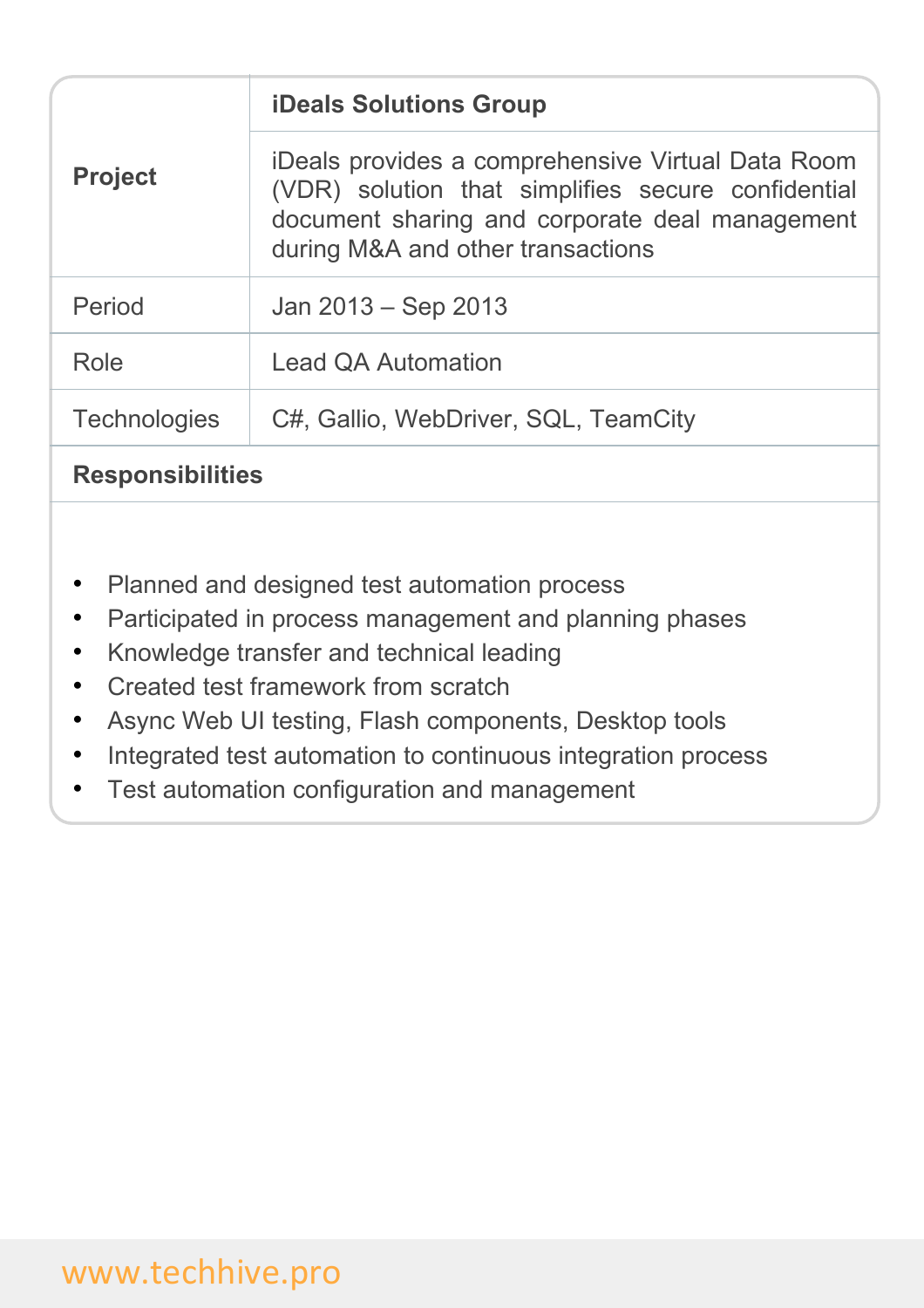| Project                 | <b>Zoral Labs</b>                                                           |
|-------------------------|-----------------------------------------------------------------------------|
|                         | Zoral is the modular banking automation platform for<br>finance and banking |
| Period                  | Jan 2012 – Dec 2012                                                         |
| Role                    | <b>Senior QA Automation</b>                                                 |
| <b>Technologies</b>     | C#, NServiceBus, SQL, Gallio, WebDriver                                     |
| <b>Responsibilities</b> |                                                                             |

- Took part in system and integration testing of the SOA solution
- Acceptance tests automation
- Worked with daily builds and continuous integration routines
- Collaboration with devs
- General workflow process settings according to requirements, terms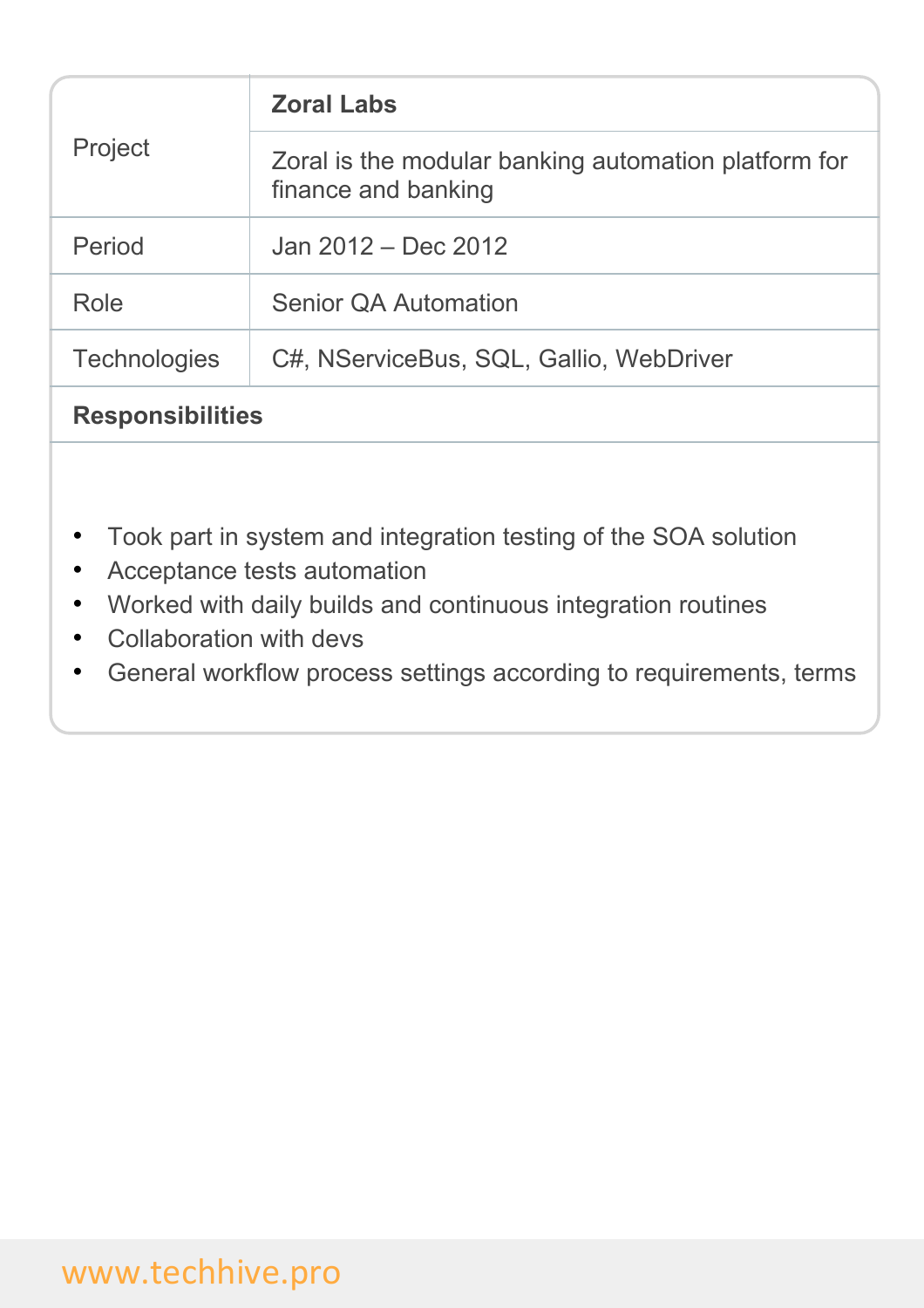| <b>Project</b>          | <b>EPAM Systems</b>                          |
|-------------------------|----------------------------------------------|
|                         | Content distribution system                  |
| Period                  | Jan 2010 – Jan 2012                          |
| Role                    | <b>Lead QA Automation</b>                    |
| <b>Technologies</b>     | Ruby, Watir, DB, Web UI, Data Driven Testing |
| <b>Responsibilities</b> |                                              |

- Managed test automation and tech leading
- Supported skills transfer and documentation
- Code review and refactoring
- Designed and developed test automation on Ruby
- API and UI testing
- Investigated new tools and its integration
- Maintained regression tests, wrote tests for different test levels
- Led team and cross team scrum activities

# www.techhive.pro